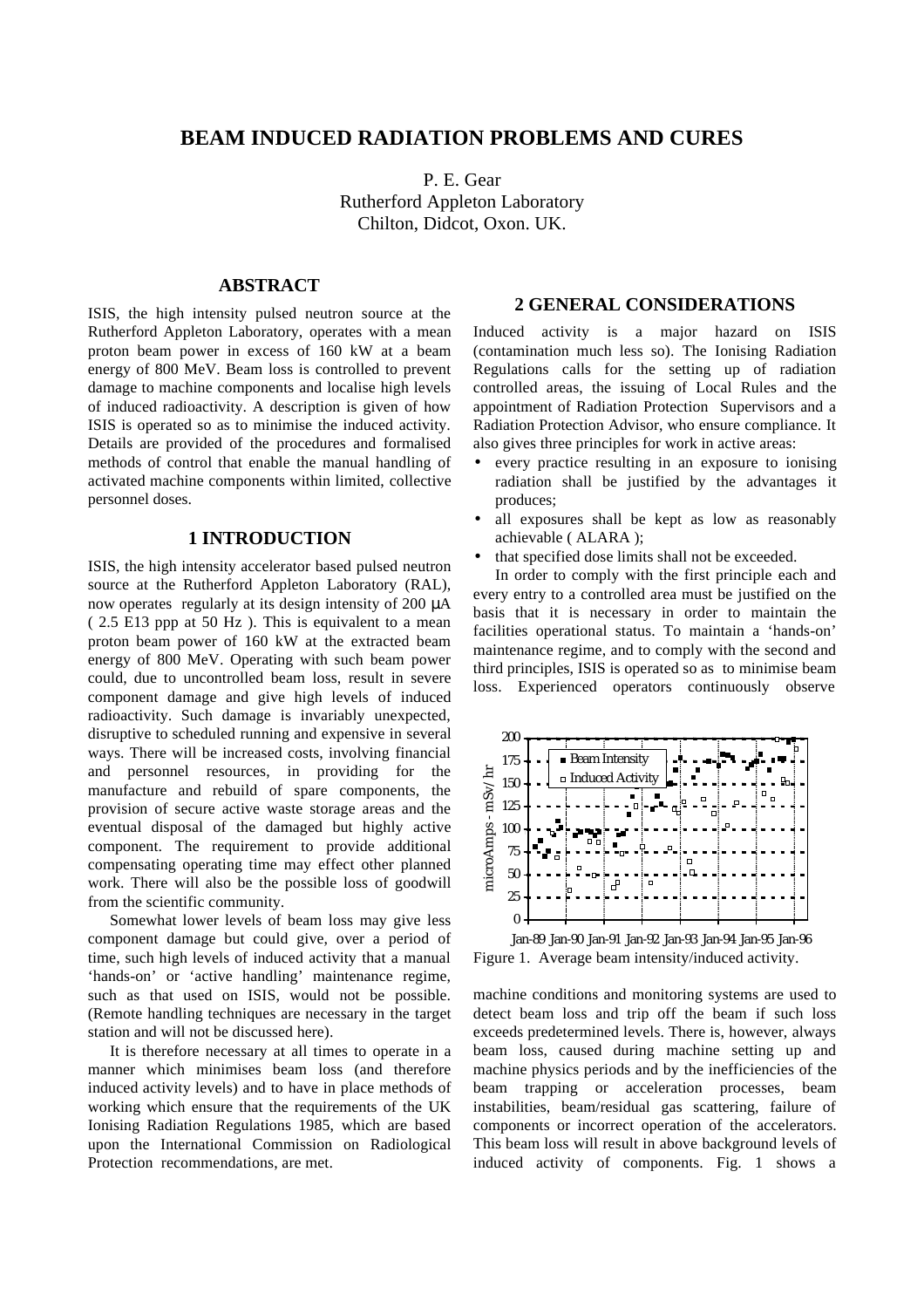correlation between average 'beam on target' operating intensity and total induced activity. This has occurred even though the allowed rate of beam loss has been maintained constant over the period.

### **3 MINIMISING BEAMLOSS**

#### *3.1 General operational control*

Minimising beam loss, at all operating levels, is achieved in the first instance via administrative action by the operation crews, headed by an experienced Duty Officer. Following laid down and frequently reviewed operational procedures, changes in machine characteristics and performance are acted upon immediately. Continuous on-line information e.g. beam loss spill, beam intensity and position and various efficiency factors, provides the Duty Officer with sufficient data for him to be able to assess and judge the performance of the accelerators and to take any action as necessary. An 'on call' system enables advice and support to be available 24 hours a day during operational periods. Backing this operator (or manual) system of control are two independent monitoring systems operable at all machine repetition rates except 'base rate'. Used when beam physics experiments, setting up operations or when investigation of fault conditions is required, this default repetition rate (50/32 Hz) enables such work to proceed unhindered by frequent interruption to beam. Such periods of operation, which can lead to an increase in activity levels, are carefully controlled.

#### *3.2 Beam loss monitoring system.*

Previously described [1], the beam loss monitoring system (BLM's) provides a real time on-line display of prompt beam loss, together with beam warning, automatic beam trip and data logging. Analogue signals from each of 66 ionisation chambers, located close to the accelerators and extracted proton beamline, are integrated over the appropriate machine pulse lengths and fed to three dedicated graphics displays in the Main Control Room (MCR). These beam loss displays, covering the linac, synchrotron and extracted proton beamline, are a powerful diagnostic during machine running providing 'at a glance' indication of correct machine running. The integrated signals are also fed to a beam interlock unit where any signal greater than a predetermined level will result in either a warning or the beam being tripped. This monitoring, carried out on a pulse by pulse basis, gives a warning message for one pulse above the trip level and initiates a beam trip for 20 consecutive pulses above the trip level i.e. within 400 msec. Each analogue signal can also be accessed and monitored for diagnostic purposes.

The distribution of prompt beam loss, as shown by the synchrotron BLM's, and taken with ISIS operating at a beam current of 200  $\mu$ A (2.5 E13 protons per pulse), is shown in Fig. 2. As can be seen the loss is confined to superperiods 1 and 2 where graphite beam collectors



Figure 2. Prompt beam loss in the synchrotron.

intercept beam lost in the trapping process, typically of the order of 12%. There is no loss in the rest of the ring above the 1 mV level. The horizontal bars indicate the trip level allocated for each loss monitor. A typical trip level outside superperiods 1 and 2 is 50 mV, equivalent to a beam loss of 1 E11 ppp at injection and 2 E9 ppp at extraction.

#### *3.3 Beam Intensity monitoring system.*

The intensity monitoring system, based upon the analogue signals derived from toroidal current transformers, provides real time intensity data from the accelerators and the extracted proton beam line. In a system analogous to that for the BLM's described above, the signals are processed to give efficiency figures, data logging and a beam loss warning and beam trip facility.

The individual analogue signals are also available for diagnostic purposes. Displays in the MCR give the intensity in protons per pulse, and efficiency figures, derived from the intensity data, for the injection, trapping, acceleration, extraction and extracted beam transport processes. Warning of increased loss of intensity for any of the above processes is given over two time periods, 20 minutes and 30 seconds. Automatic beam trips are initiated either for a 25 pulse averaging loss, or for 3 consecutive pulse loss. The beam is therefore switched off in 60 msec, before any severe damage might occur.

The current intensity loss warning and trip levels are shown in Table 1. With these levels and an injected beam of 2.9 E13 ppp, warnings of increased injection loss are displayed for loss exceeding 3.1%, averaged over 20 minutes, and for loss exceeding 4.5% averaged over 30 seconds. A beam trip will occur for loss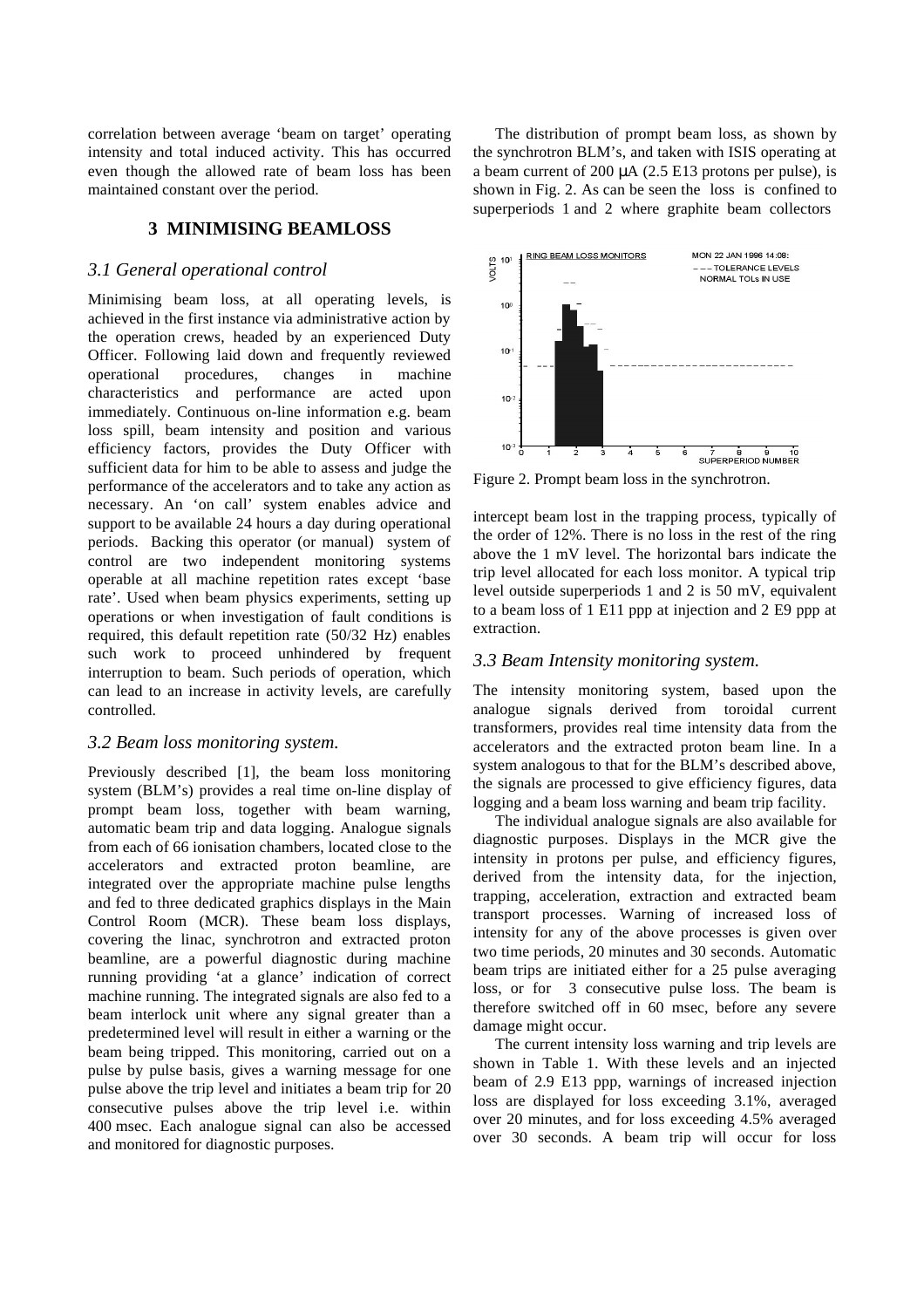| <b>LOSS AT</b><br>(protons/pulse) | 20 MINUTES<br><b>WARNING</b> | 30 SECONDS<br><b>WARNING</b> | 25 PULSE<br><b>AVERAGING TRIP</b> | <b>3 PULSE</b><br><b>IMMEDIATE</b><br><b>TRIP</b> |
|-----------------------------------|------------------------------|------------------------------|-----------------------------------|---------------------------------------------------|
| <b>INJECTION</b>                  | $9.0 E+11$<br>$(7.0 E+11)$   | $1.3 E+12$<br>$(1.0 E+12)$   | $1.5 E+12$                        | $4.9E+12$                                         |
| <b>TRAPPING</b>                   | $4.2 E+12$<br>$(1.5 E+12)$   | $4.3 E+12$<br>$(2.0 E+12)$   | $4.5 E+12$<br>$(3.0 E+12)$        | $4.9E+12$                                         |
| <b>ACCELERATION</b>               | $2.0 E+11$<br>$(7.0 E+11)$   | $2.5E+11$<br>$(1.0 E+12)$    | $5.0 E+11$<br>$(1.2 E+12)$        | $2.0 E+12$                                        |
| <b>EXTRACTION</b>                 | $1.0 E+11$<br>$(2.5 E+11)$   | $2.0 E+11$<br>$(4.0 E+11)$   | $5.0 E+11$                        | $1.0 E+12$                                        |
| <b>EPB LINE</b>                   | $6.2 E+11$<br>$(1.5 E+11)$   | $6.5 E+11$<br>$(3.0 E+11)$   | $7.0 E+11$<br>$(5.0 E+11)$        | $1.0 E+12$                                        |
| <b>TOTAL LOSS</b>                 | $5.2 E+12$<br>$(2.0 E+12)$   | $5.6E+12$<br>$(2.5 E+12)$    | $6.0 E+12$<br>$(3.0 E+12)$        | $6.1 E+12$<br>$(4.9 E+12)$                        |

Table 1. Tolerances for Intensity Loss (1988 levels in brackets).

exceeding 5.2% averaged over 25 pulses and for loss exceeding 16.9% for three consecutive pulses. These tolerance levels are quite tight when compared with the typical 2-3% loss currently achieved.

The two independent systems provide different but complementary levels of protection. The beam intensity monitoring system gives early warning of increased beam loss and a fast beam trip in the event of equipment malfunction, whilst the more sensitive BLM system can detect and act on loss, caused for example by equipment instability, not detected by the beam intensity system.

## **4 INDUCED ACTIVITY**

Over 200 hundred predetermined points around the accelerators are regularly monitored for levels of induced activity, usually prior to any maintenance or installation work. This data is analysed, in a spreadsheet format, to give information regarding trends in induced activity and therefore changes in accelerator operating conditions. The histogram, Fig 3, shows the average 'on contact' induced activity for all superperiods of the synchrotron, except superperiod 1 (SP1), together with



Figure 3. Average induced activity.

the injection (HEDS) and extraction beam transport lines (EPB). The beam collectors situated in SP1 give high levels of activity  $> 50$  mSv/hr, and are only measured when necessary.

The two sets of data shown cover the period of the recently achieved 200 µA operation and show that the induced activity has increased in the HEDS, in SP0, (the injection area) and in SP2, 4 and 5. In the other areas of the synchrotron the induced activity has actually decreased. It is possible to continue this type of analysis by looking at the loss patterns making up, for example, the increased loss in SP2 so giving trends of loss on particular components. Correlation is then sought with accelerator operating conditions.

This data, whilst useful to the machine physicists, is of primary importance when planning and scheduling maintenance and installation work. It is clear, from Fig. 3, that even in the 'cooler' areas of the accelerator, on contact levels are at or approaching the 1 mSv/hr level. Personnel working in these areas could therefore receive high radiation doses in a very short time. Forward planning and control of all work is therefore essential if dose levels are to be minimised. The data is also available to project engineers responsible for the design and modification of components enabling them to be kept up to date and aware of the level of hazard that may be met in any particular area of the machine.

# **5 WORK IN RADIATION CONTROLLED AREAS**

It was recognised in the early stages of ISIS that good design practices and the use, where possible, of time saving devices built into components would reduce installation and removal times. These devices range from the use of kinematic mounts, so that components can be pre-aligned before installation, to the use of 'quick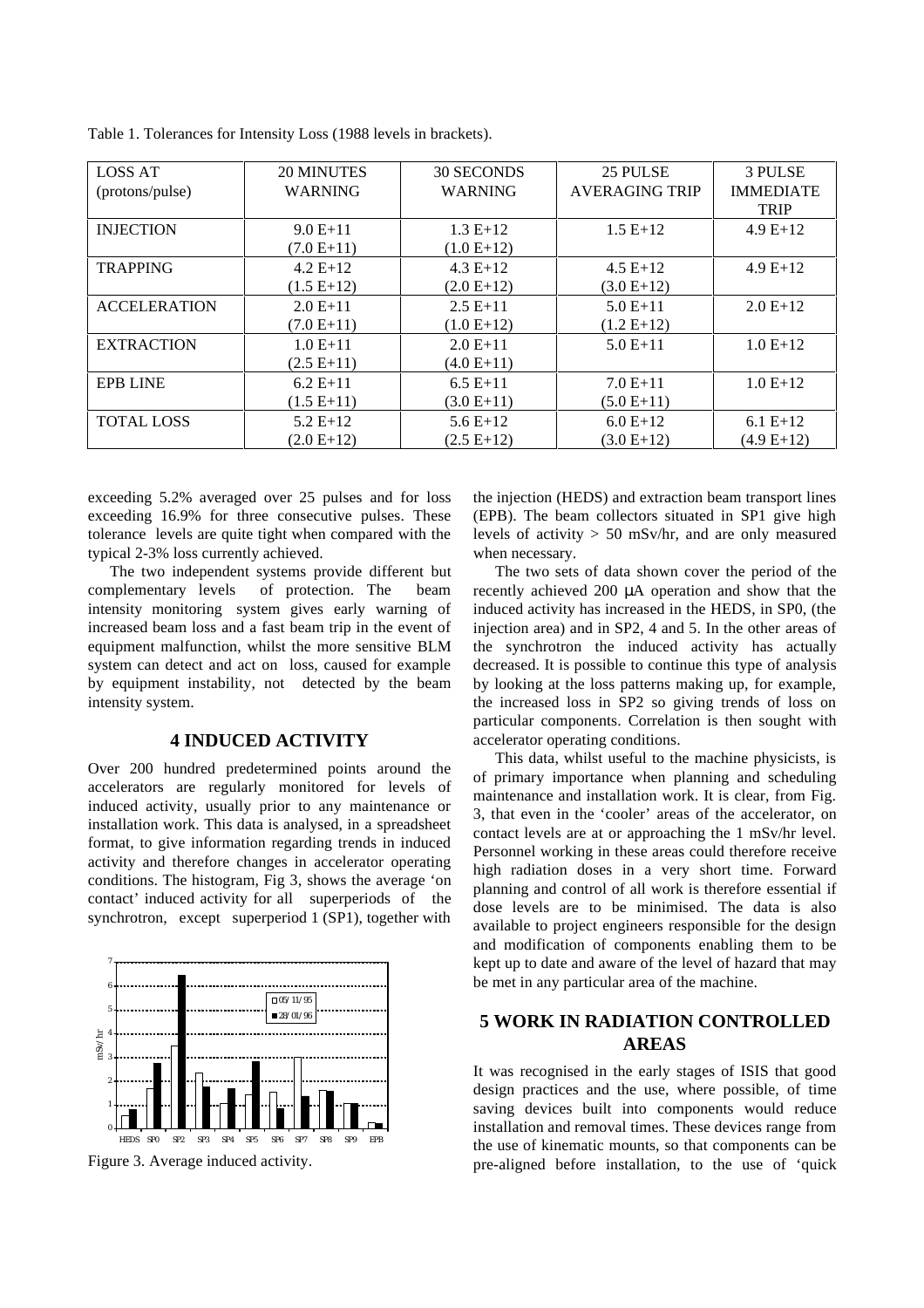disconnects' for electrical and water connections. A manual hands-on maintenance regime could not be sustained without such devices and their continual design and development.

Planning is an essential part of dose minimisation and a written hazard assessment, for each major job, is prepared by the project engineer together with the installation engineer and Health Physics advisors. This assessment breaks down the job into its component tasks and, after determining induced activity levels around the area of work, allocates a time to each task and the expected dose to personnel. Extensive use is made of photographs, drawings and previous experience. Any requirement to design, manufacture and test special shielding or tools will be highlighted. Detailing the work in this way enables possible problems to be discussed, identified and resolved before the work starts. Trial or dummy runs are performed for major new installations and these will often highlight potential installation problems.

The nature of work carried out in the radiation controlled areas range from relatively simple and quick maintenance jobs, such as replacing failed vacuum gauge heads, to complex jobs such as replacing a magnet assembly which can involve many different and often complex tasks. It is important that a high degree of control is exerted for all work, however simple, and at all stages, so as to minimise occupancy of the radiation controlled areas.



Figure 4. Synchrotron induced radiation decay.

All work in the controlled areas must be authorised by the Duty Officer who, in his capacity as a Radiation Protection Supervisor, is responsible for ensuring that all work in radiation areas satisfy the requirements of the Ionising Radiation Regulations. He carries out a detailed induced activation survey of the work area and assesses each separate job to be undertaken. He will be advised by health physics personnel especially when a job hazard assessment has been prepared. If necessary he issues a Radiation Permit to Work to the work supervisor, which details, amongst other things, dose limit, personal dosimetry to be worn and the precautions and conditions that need to be taken in order to minimise the overall

dose. This Permit is signed by all personnel engaged in the activity signifying that they understand the nature of the hazard and the conditions and precautions that apply. All work, once underway, is continually assessed by the Duty Officer and Health physics personnel to ensure that conditions of the Permit are being followed and that dose levels are not exceeding expected levels. In addition, the project and installation engineers will continuously monitor work progress with reference to the hazard assessment and the received dose.

Minimising collective dose for all work in active areas involves the use of one or more of the following standard methods for radiological protection against external radiation - Time - Distance - Shielding.

## *5.1 Time*

The collective effect of the natural half-life decay of the various nuclides making up the overall induced activity level is shown in Fig. 4. During the first 8 weeks of a major shutdown there is an initial steep decay, over the first 10 to 15 days, followed by a more constant decay. To obtain the maximum benefit from this natural decay no major installation or maintenance work, in the more active areas, is scheduled to start earlier than 20 days into a shutdown. Restricting time of occupancy in active areas, as detailed in the hazard assessment, is another important feature in minimising dose.

#### *5.2 Distance*

In a hands-on regime it is almost always beneficial to operate at a distance with, for example, long handled devices.This is not true if an increase in operating time



Figure 5. Long-handled vacuum clamp.

in using a device counteracts the benefit of distance. They must, therefore, be well designed for quick and simple operation. They are especially effective for repetitive tasks where many similar tasks are required to be carried out. An example is the device for making and breaking UHV vacuum clamps in the synchrotron, Fig. 5. This enables an operator to remain at a distance